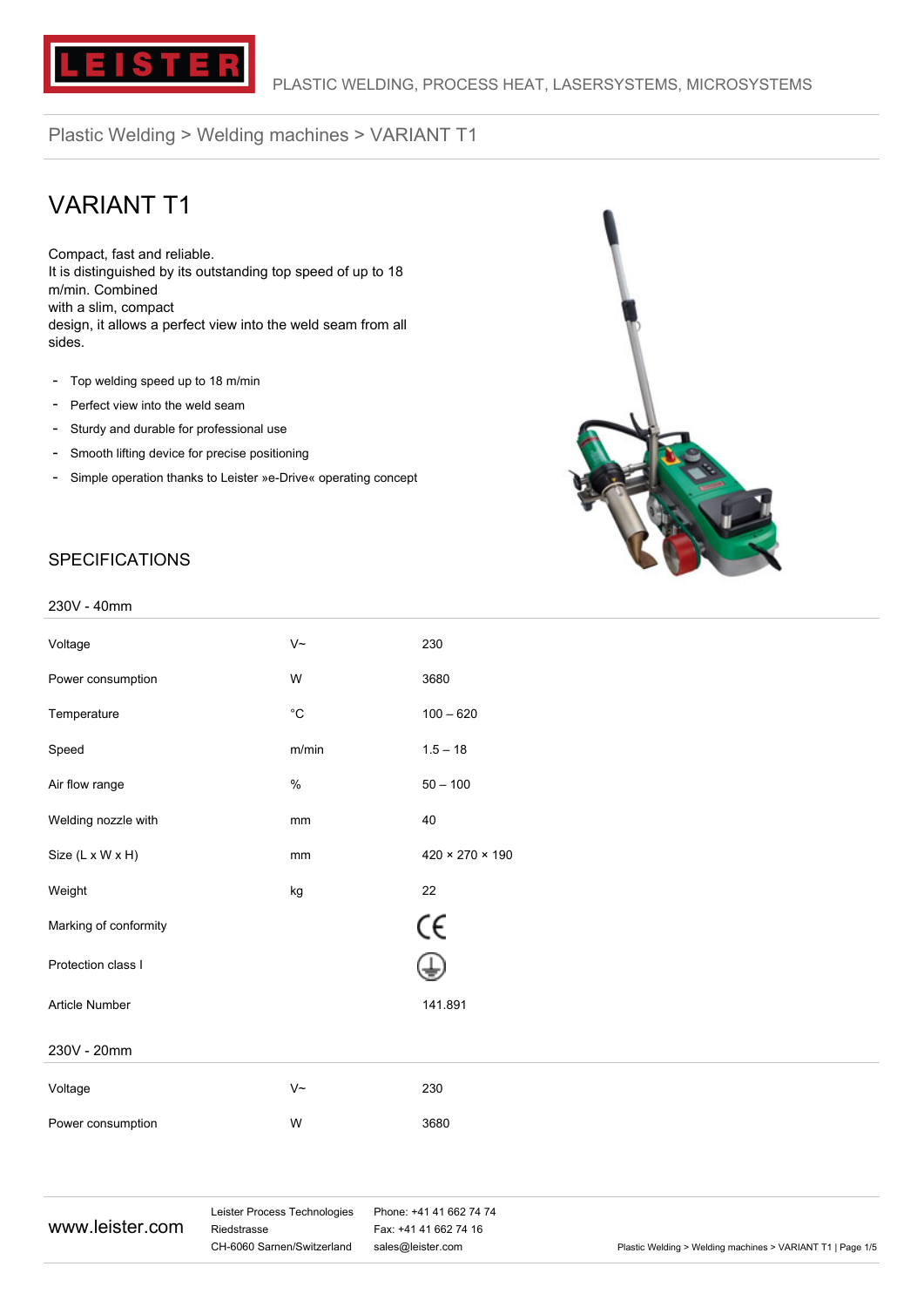

| Temperature           | $^{\circ}{\rm C}$          | $100 - 620$                 |
|-----------------------|----------------------------|-----------------------------|
| Speed                 | m/min                      | $1.5 - 18$                  |
| Air flow range        | $\%$                       | $50 - 100$                  |
| Welding nozzle with   | mm                         | $20\,$                      |
| Size (L x W x H)      | mm                         | $420 \times 270 \times 190$ |
| Weight                | kg                         | $22\,$                      |
| Marking of conformity |                            | CE                          |
| Protection class I    |                            |                             |
| Article Number        |                            | 141.892                     |
| 400V - 40mm           |                            |                             |
| Voltage               | $\mathsf{V}\mathord{\sim}$ | 400 (2LNPE)                 |
| Power consumption     | W                          | 5700                        |
| Temperature           | $^{\circ}{\rm C}$          | $100 - 620$                 |
| Speed                 | m/min                      | $1.5 - 18$                  |
| Air flow range        | $\%$                       | $50 - 100$                  |
| Welding nozzle with   | mm                         | $40\,$                      |
| Size (L x W x H)      | $\mathsf{mm}$              | $420 \times 270 \times 190$ |
| Weight                | kg                         | 22                          |
| Marking of conformity |                            | CE                          |
| Protection class I    |                            |                             |
| Article Number        |                            | 141.893                     |
| 400V - 20mm           |                            |                             |
| Voltage               | $\mathsf{V}\mathord{\sim}$ | 400 (2LNPE)                 |
| Power consumption     | W                          | 5700                        |
| Temperature           | $^{\circ}{\rm C}$          | $100 - 620$                 |

www.leister.com

Leister Process Technologies Riedstrasse CH-6060 Sarnen/Switzerland

Phone: +41 41 662 74 74 Fax: +41 41 662 74 16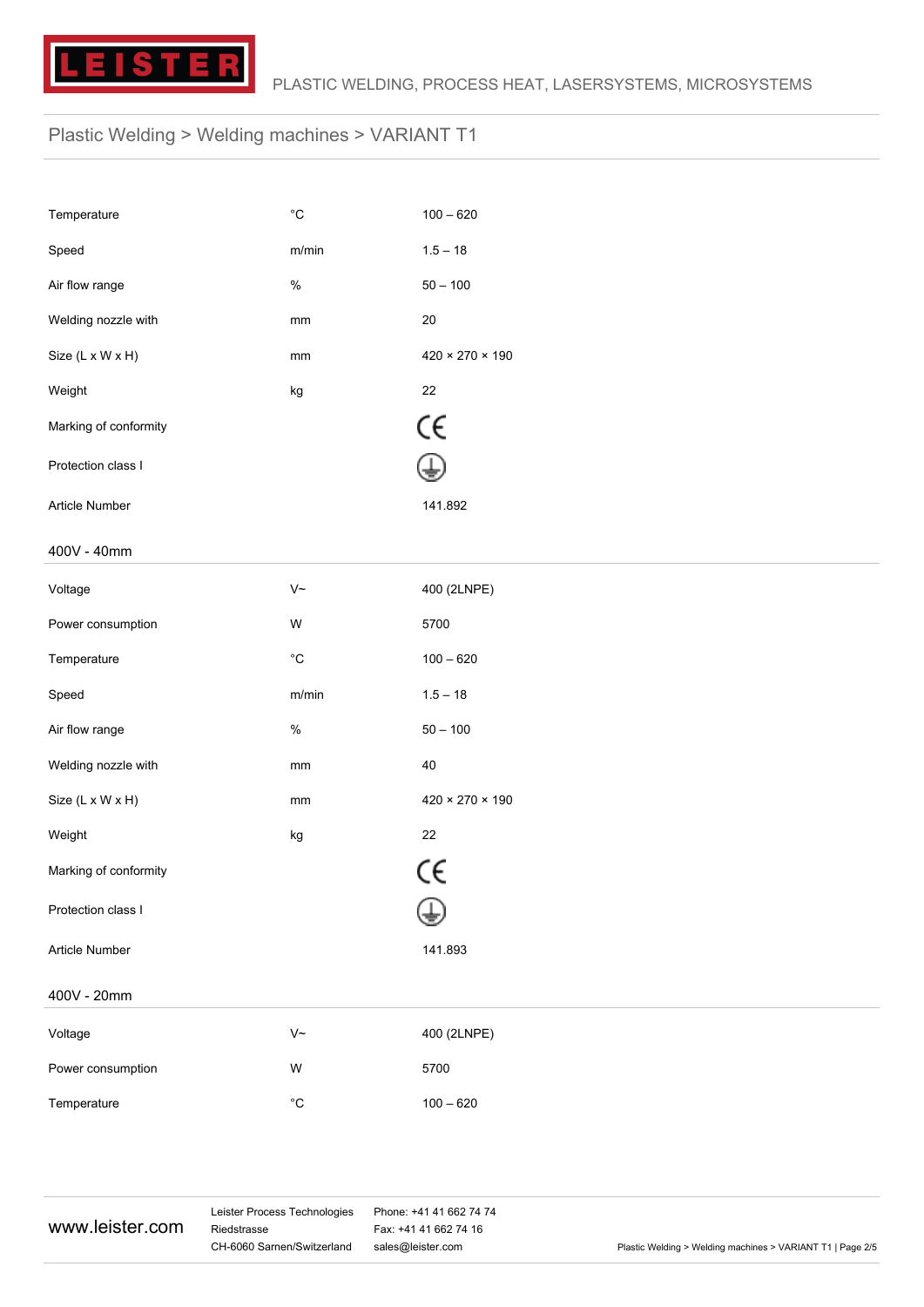

| Speed                        | m/min | $1.5 - 18$                  |
|------------------------------|-------|-----------------------------|
| Air flow range               | %     | $50 - 100$                  |
| Welding nozzle with          | mm    | 20                          |
| Size $(L \times W \times H)$ | mm    | $420 \times 270 \times 190$ |
| Weight                       | kg    | 22                          |
| Marking of conformity        |       | CE                          |
| Protection class I           |       |                             |
| Article Number               |       | 141.894                     |

www.leister.com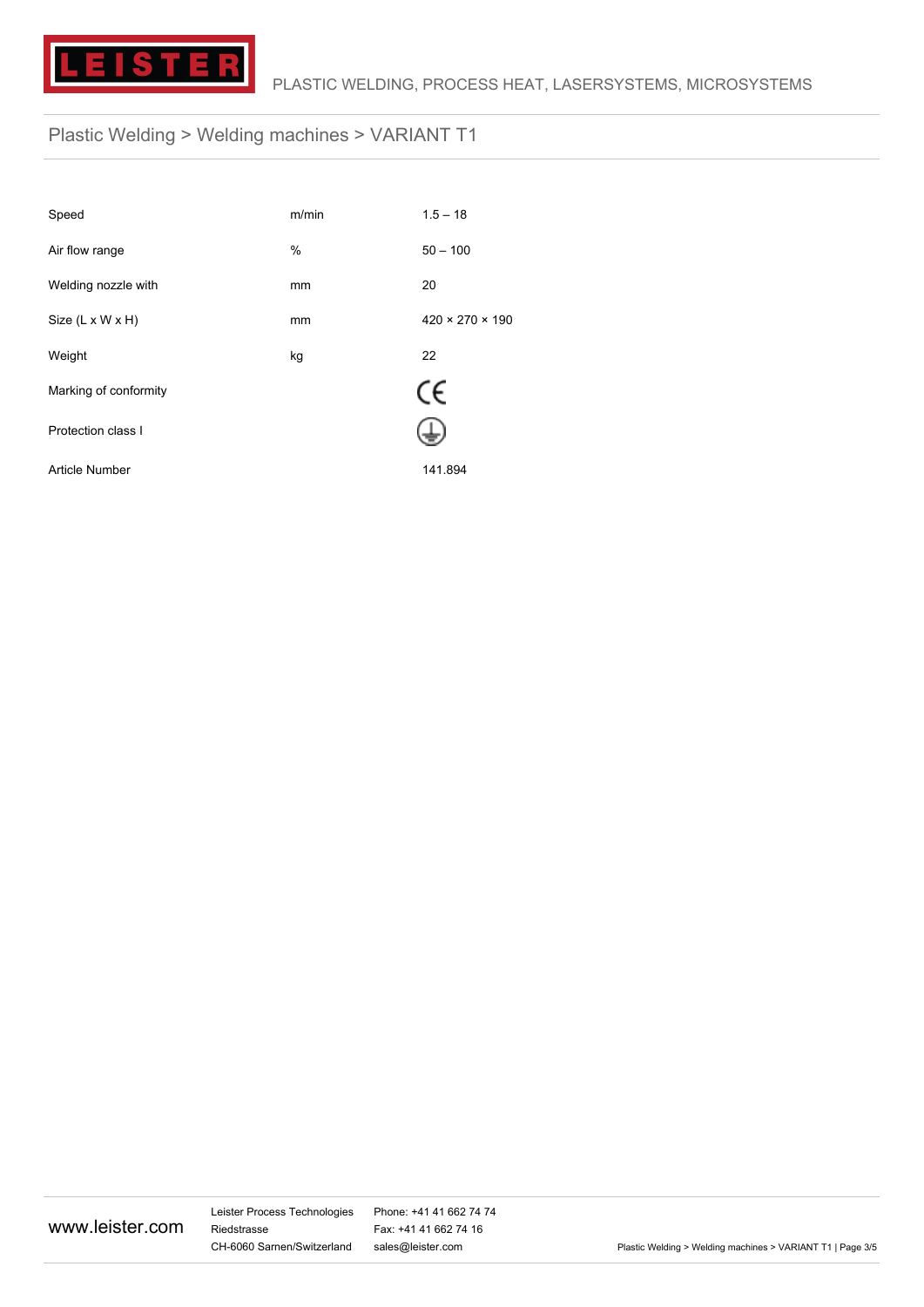

#### ACCESSORIES



Hem- / piping welding kit complete for VARIANT T1 142.650 -

Hem- / piping add-on part for VARIANT T1 140.530 -



Hold-down device for VARIANT T1 142.221 -

Piping roll for VARIANT T1 141.326 -



Additional weight for VARIANT T1 139.438 - 3 kg



Upper part of T-handle guide bar for VARIANT T1 137.843 -



Brass brush for VARIANT T1 116.798 -

www.leister.com

Leister Process Technologies Riedstrasse CH-6060 Sarnen/Switzerland

Phone: +41 41 662 74 74 Fax: +41 41 662 74 16